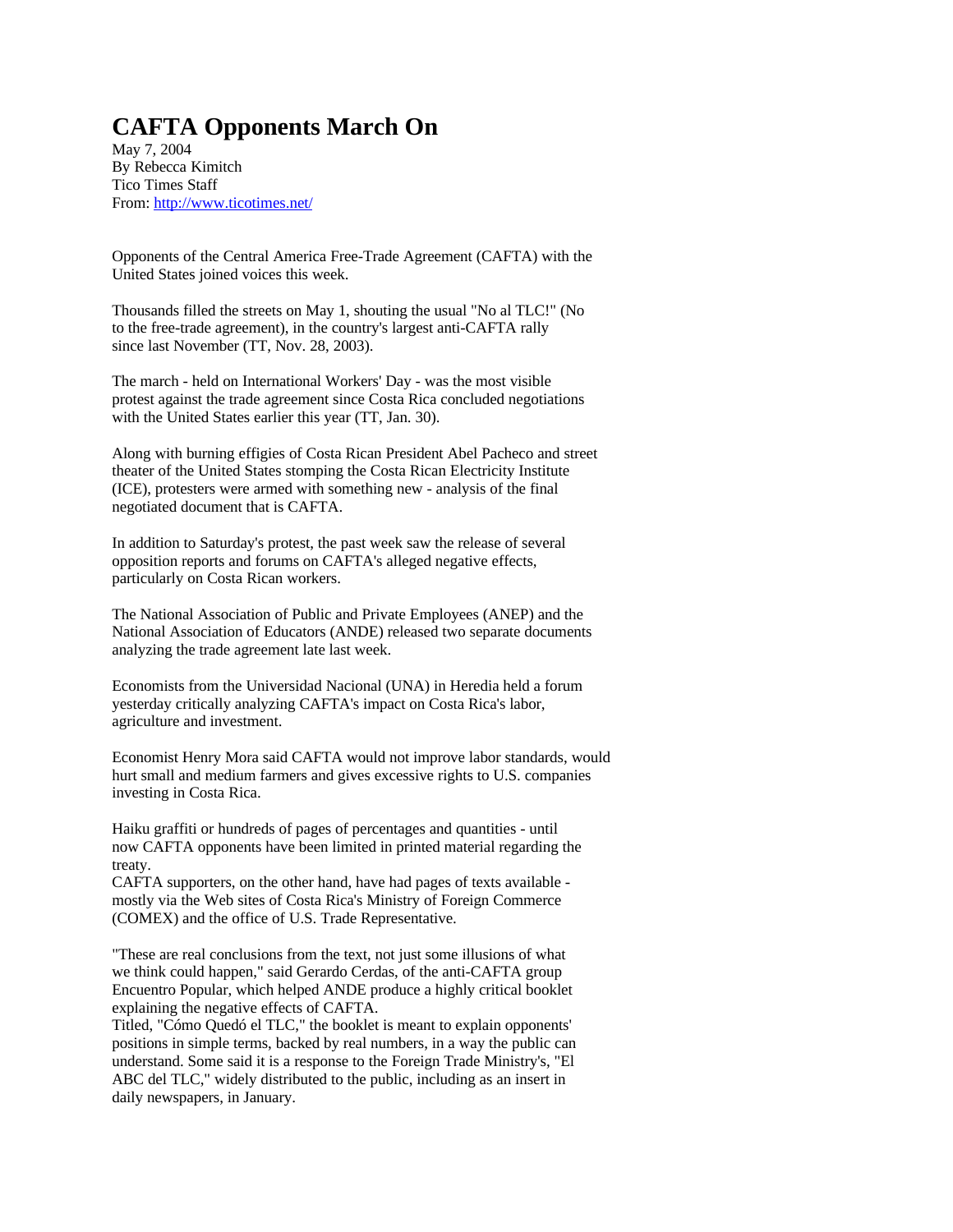The 19-page ANDE booklet focuses on the job loss it says could occur because of CAFTA. It says the country could see a dramatic decline of small and medium businesses, which will be unable to compete with larger firms and U.S. imports.

The booklet was distributed to 25,000 educators around the country, as well as 15,000 other Costa Ricans.

"Educators are the source of information for the children and young people of this country, and of the communities of this country. We did a poll and realized that educators did not know the repercussions of this treaty," said ANDE president Eduardo Rojas.

Many of the booklets were passed out at Saturday's march, which was matched by other large protests throughout Central America (see separate story).

The public information campaign and protests come at a time when the treaty is gaining approval among the Costa Rican public, according to the latest poll by CID-Gallup, whose top executive publicly supports CAFTA.

In April, 66% of Costa Ricans said CAFTA will benefit the country, compared with 52% in December 2003, according to the poll, published Monday in La República.

In December, 41% of those polled said CAFTA could harm Costa Rica. Last month, according to the new poll, that number dropped to 29%.

Opponents say part of the reason for the change in public opinion is the fact that since negotiations ended in January, the government has been running an intensive radio and television campaign touting the benefits of CAFTA.

In "El ABC del TLC," the Foreign Trade Ministry states that 53% of total Costa Rican exports go to the United States, and estimates 500,000 jobs are tied to this business.

It also concludes that by eliminating import taxes, Costa Rica's export business will be stimulated to grow through new businesses and expansion of current ones.

However, the ANDE booklet notes the majority of these jobs will be in large factories.

Furthermore, according to the ANEP study, entitled "The Free-Trade Agreement and Jobs in Costa Rica," the number of jobs affected if CAFTA is not signed will be closer to 90,000, not 500,000.

Most export companies export to multiple destinations, not just the United tates. Many companies export to the United States through the Caribbean Basin Initiative, which the study argues does not expire, and therefore will not be harmed if CAFTA is not signed.

The Caribbean Basin Initiative is a unilateral trade concession that allows Central America and Caribbean nations free trade of certain products with the United States.